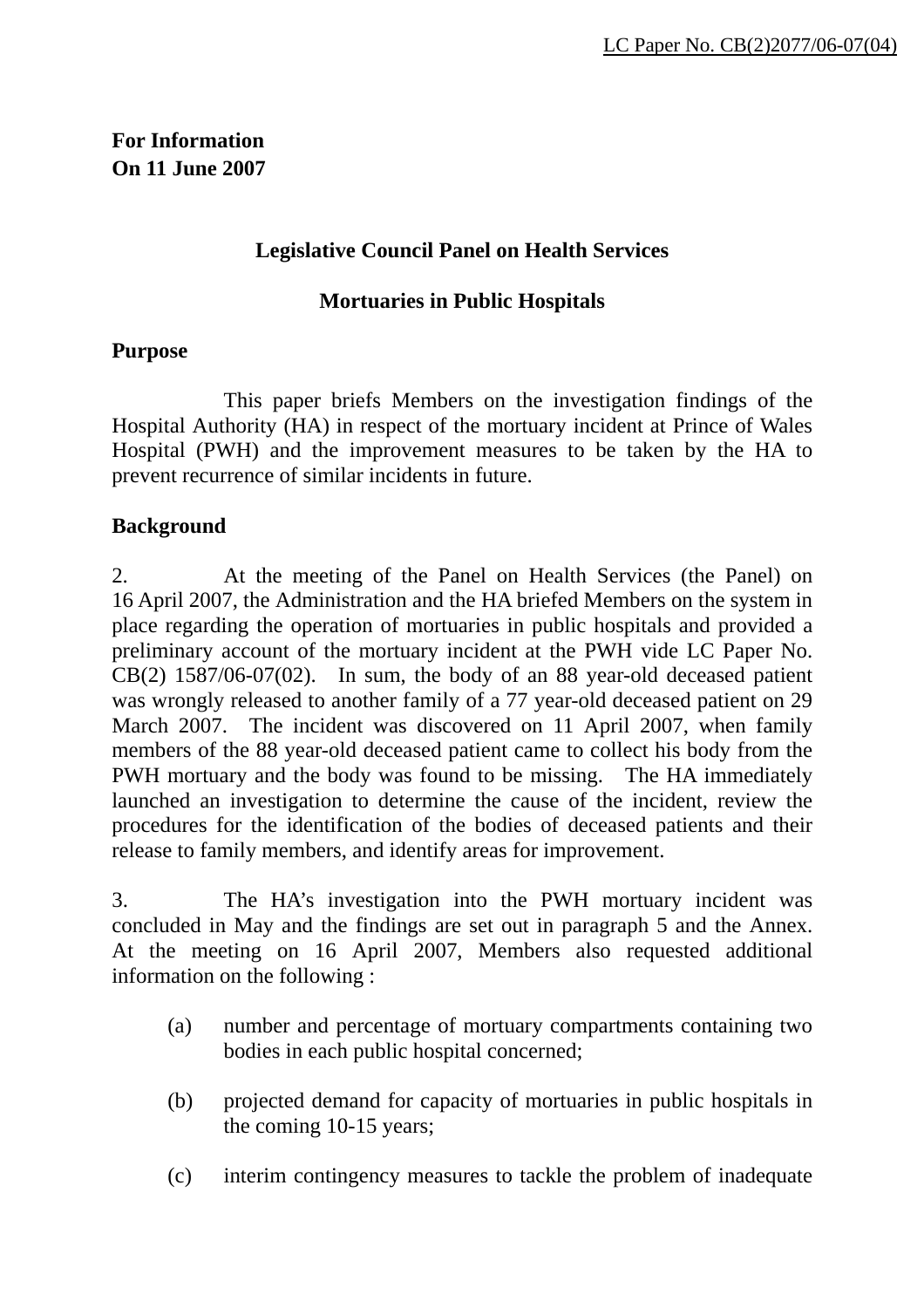capacity of mortuaries in public hospitals; and

(d) long-term measures to tackle the problem of inadequate mortuary capacity and timetable for implementing such.

# **Investigation of the PWH Mortuary Incident**

4. Immediately after the incident, the HA has set up an Investigation Panel to investigate into the incident, examine the current procedures on the identification and release of bodies, and identify areas for improvement. The Investigation Panel completed a report on its findings and submitted the investigation report to the Health, Welfare and Food Bureau on 17 May 2007.

# **Findings of the Investigation of the PWH mortuary incident**

5. The Investigation Panel concluded that the principal cause of the unfortunate mix-up of the bodies of two deceased patients was human errors. It was found that the mortuary attendant who released the body of the 88 year-old deceased patient failed to follow the proper procedures for body collection and identification, when he retrieved the body from the storage compartment. He did not take the Collection of Remains Notice along to the storage area and verify the identification particulars on the Notice with the wrist bracelet or identification label attached to the body, as he was supposed to do so under the stipulated guidelines. He did not wear his reading glasses and could not read the details on the identification label attached to the body clearly. The mortuary attendant was also found to have failed to follow proper identification procedures, when the body was placed in the Viewing Room for identification by the family. Against the stipulated guidelines, he did not verify the identification particulars on the wrist bracelet together with the family before releasing the body. The HA, in accordance with its prevailing human resources policy, has issued a written warning to the mortuary attendant concerned who is also required to be retrained on the mortuary operation and procedures.

6. The investigation report is attached at the Annex for Members' reference.

# **Measures to Improve Mortuary Services in the HA**

7. The HA has taken the opportunity to review the mortuary services in the HA and identify areas for improvement across the board. Proposed measures were endorsed by the HA Board at its meeting on 31 May 2007.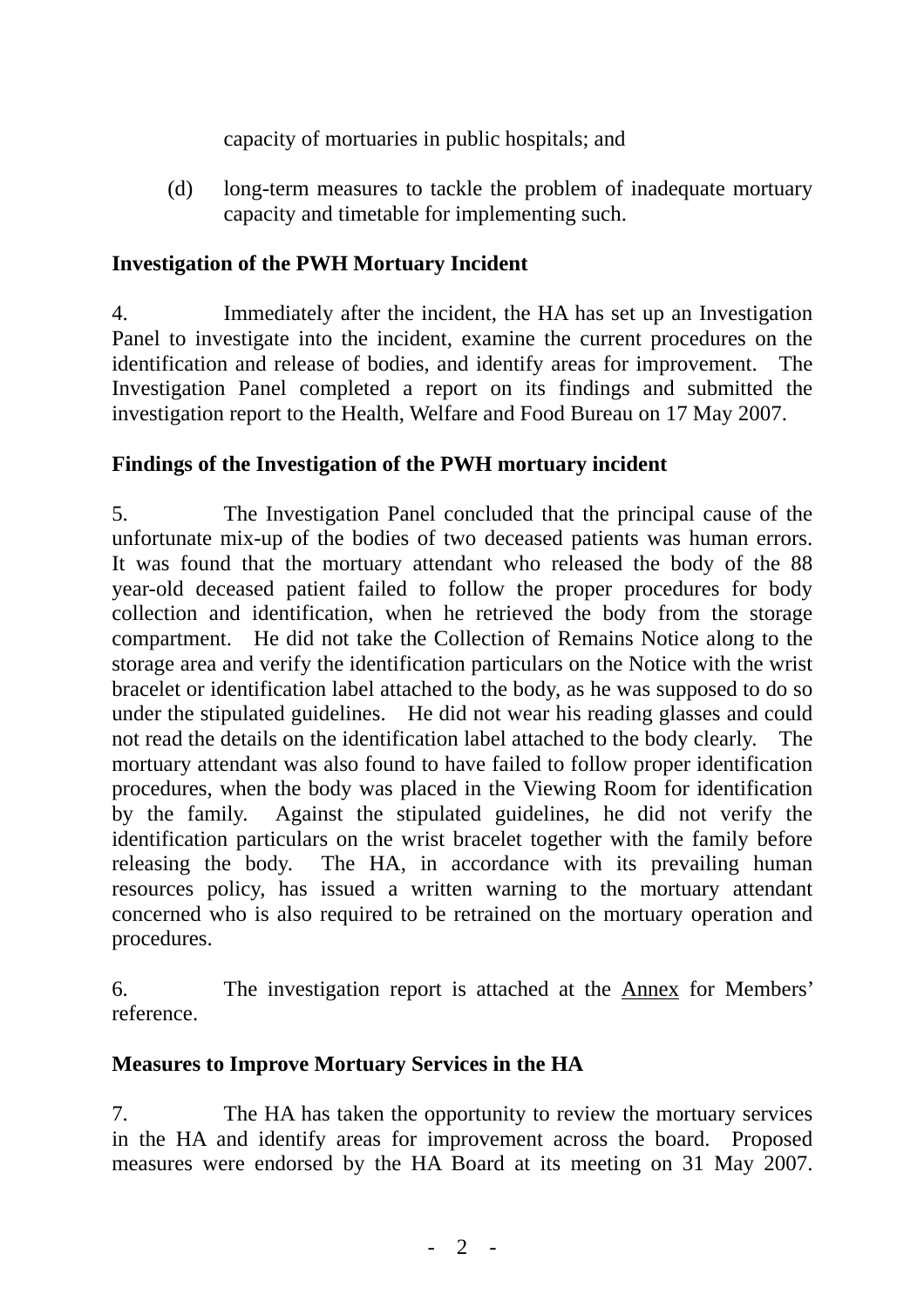Enhancement programmes identified or currently underway include :

- (a) enhancing the capacity of mortuaries in public hospitals;
- (b) expediting the development of the Mortuary Information System to minimise the risk of erroneous body identification;
- (c) further enhancing the procedures for body collection and identification;
- (d) organising further training for mortuary staff; and
- (e) encouraging the early collection of bodies from public hospital mortuaries by family members.

Details of the improvement measures are elaborated in the paragraphs below.

# Enhancing the Capacity of Mortuaries in Public Hospitals

8. The HA has examined the need to enhance the capacity of mortuaries in all public hospitals by conducting a retrospective study of the mortuary utilization records. The HA records revealed that during the non-peak period from May to November 2006, only four out of the 31 HA mortuaries with 39 out of a total of 1,532 compartments (i.e. 2.5%) were shared. However, a snap shot stocktaking on one of the peak days in February 2006 revealed that 13 of the HA mortuaries had over 100% utilization with 215 cases (i.e. 14%) of sharing of compartments. The corresponding figures on a peak day in March 2007 were that 15 mortuaries had over 100% utilization with 291 cases (i.e. 19%) of sharing of compartments.

9. The demand for mortuary places is directly related to the number of deaths. According to information and projection from the Census and Statistics Department, the number of deaths in 2005 and the projected number of deaths in 2015 are 31,118 and 37,600 respectively (i.e. an increase of 21%). This will mean that an additional 320 mortuary compartments in the HA would be required.

10. The HA has initiated a mortuary expansion programme whereby 220 compartments will be added within the current financial year (i.e. 2007-08) and a further 330 compartments are planned for 2008-09. Upon completion, the total number of compartments will increase to about 2,080, representing an increase of about 36% from existing capacity. The HA will continue to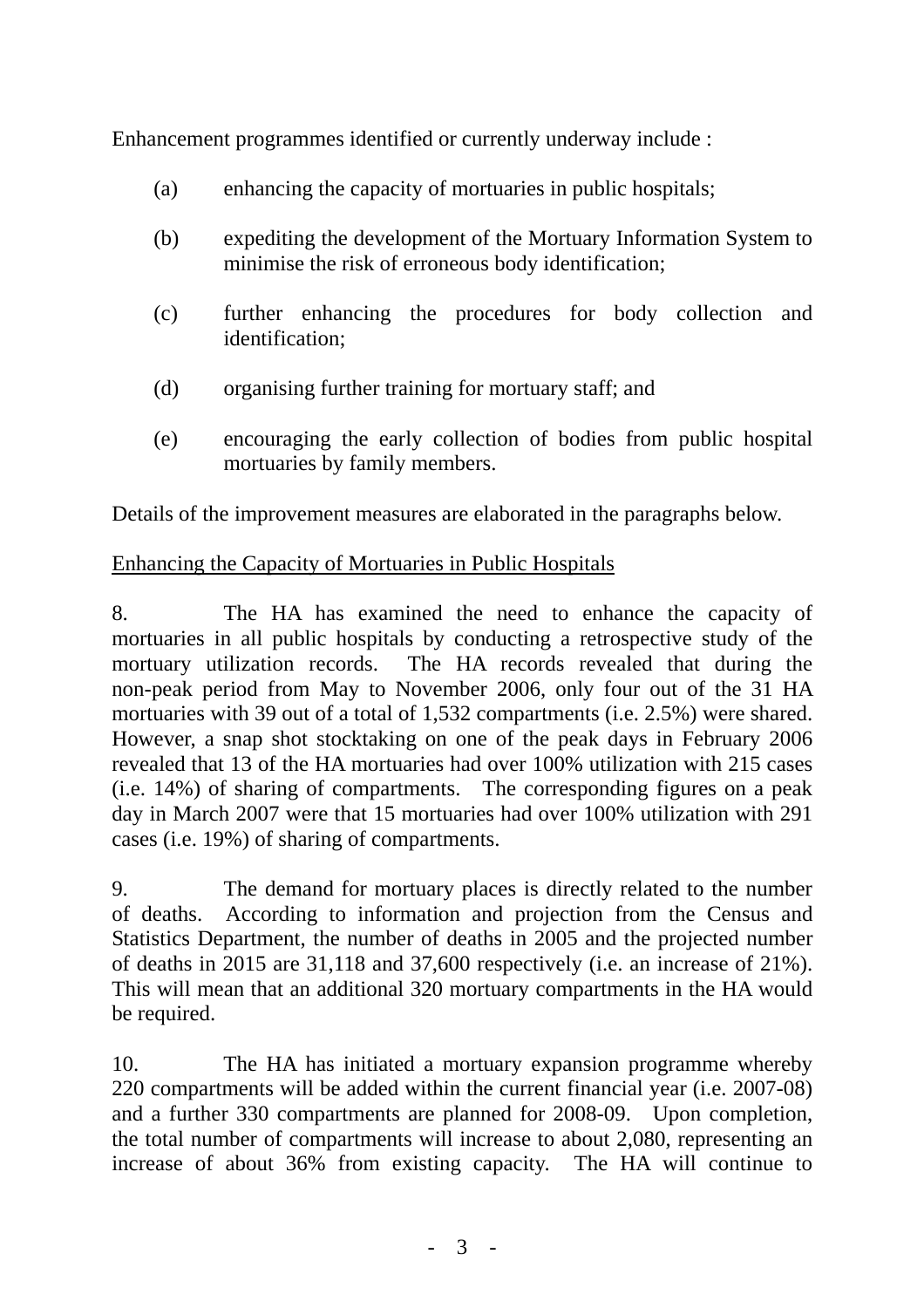monitor the utilisation of its mortuaries and make adjustments to its expansion programme, if necessary.

11. As interim measures, families of deceased patients will be encouraged to consider intra-cluster transfer of bodies to mortuaries with spare compartments as well as arranging early collection of bodies for cremation. While the HA will endeavour to monitor more closely the utilization of mortuary compartments, sharing of one compartment by two bodies of the same sex over peak periods may still be inevitable before completion of the long term mortuary expansion programme.

# Expediting the Development of Mortuary Information System

12. As reported in LC Paper No. CB(2) 1587/06-07(02), the HA is in the process of developing a Mortuary Information System to enhance the operating efficiency and control processes of public hospital mortuaries. In the first phase of the project, a bar-coding system will be put in place in all 31 public hospital mortuaries to facilitate the correct identification of the bodies of deceased patients. In the second phase of the project, a Mortuary Register System will be put in place to facilitate the tracking of deceased bodies in all public hospital mortuaries.

13. The HA has decided to expedite implementation of the new Mortuary Information System. The first phase of the project is now scheduled for immediate implementation, with PWH amongst the first batch of mortuaries to receive the new bar-coding system. The second phase of the project will follow closely, with an overall completion date by about mid-2008.

## Further Enhancing the Procedures for Body Collection and Identification

14. The HA will implement a number measures to enhance further the procedures for body collection and identification with immediate effect in all public hospital mortuaries before installation of the new bar-coding system. These enhancement measures include –

- (a) nursing staff in wards to verify both the identity card number and name on the identification tag and bracelet attached to the deceased body before sending the body to the mortuary;
- (b) all handwritten and patient gum label identification tags and bracelets should contain both the Chinese (as available) and English names of the deceased patient;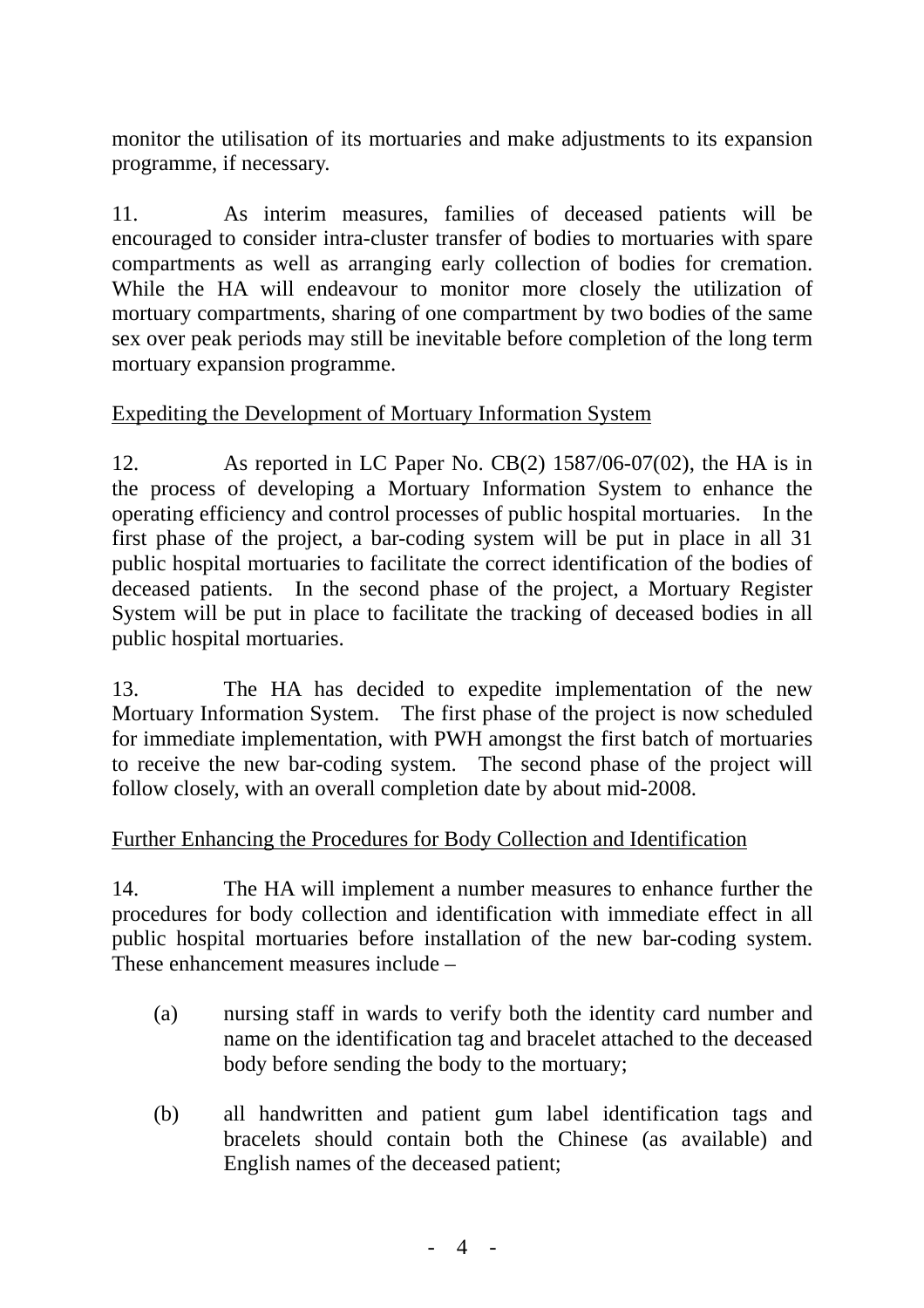- (c) when identifying the body with family members in the Viewing Room, mortuary attendants are required to read out the identity card number and name on the identity bracelet attached to the deceased body and check them against the particulars recorded on the Memo for Identification and Collection of Body; and
- (d) to check the identify card number and name of the deceased body one more time by a different staff (e.g. the mortuary supervisor) before the release of the body.

# **Training**

15. The HA will organise a train-the-trainer course in July 2007 to reinforce the importance of staff vigilance, compliance with established procedures, clear documentation, and proper use of signage on shared storage compartments.

## Encouraging the early collection of bodies

16. The average length of storage in public hospital mortuaries has increased notably from three to 11 days in 2002 to 15 to 20 days in 2006. This prolonged length of storage, partly attributable to selection of cremation dates by families of the deceased patients, is one of the contributing factors for the high occupancy rates at public hospital mortuaries and hence the need for bodies to share compartments. The Government, including the Food and Environmental Hygiene Department, and the HA are exploring means to increase body cremation capacity with a view to shortening the waiting time for cremation.

17. It is also worth noting that the average length of storage at the mortuaries in Bradbury Hospice and Hong Kong Buddhist Hospital, which are the only two public hospitals that impose storage charge for deceased bodies due to historical reasons, is much shorter than the average length of storage in other public hospital mortuaries. If the mortuary capacity remains tight despite implementation of all improvement measures, consideration may have to be given to introducing storage charges in public hospital mortuaries for storage exceeding a reasonable length of period which apparently shows to be an effective means for encouraging the early collection of bodies by their families.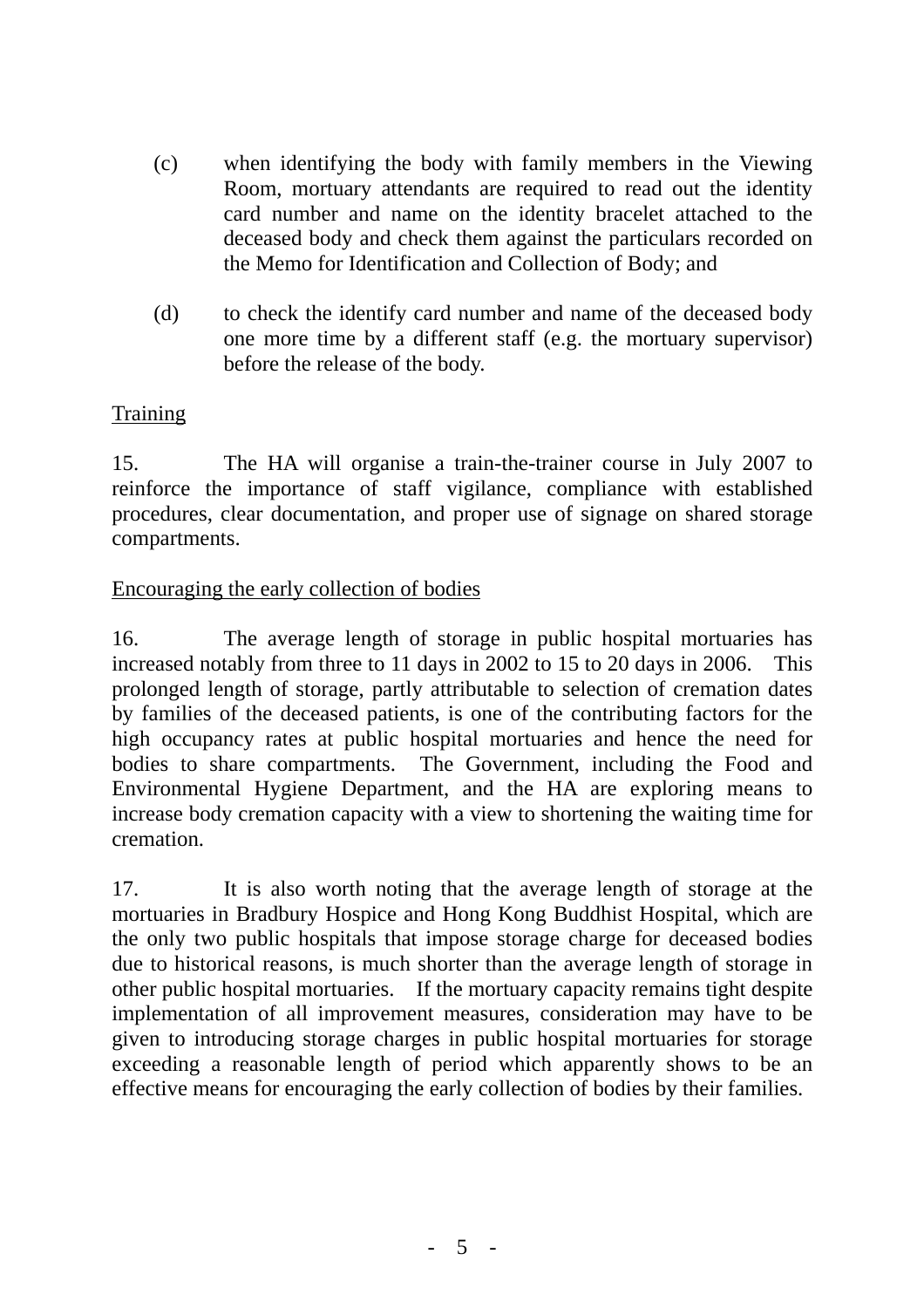# **Advice Sought**

18. Members are invited to note the content of this paper.

**Hospital Authority Health, Welfare and Food Bureau June 2007**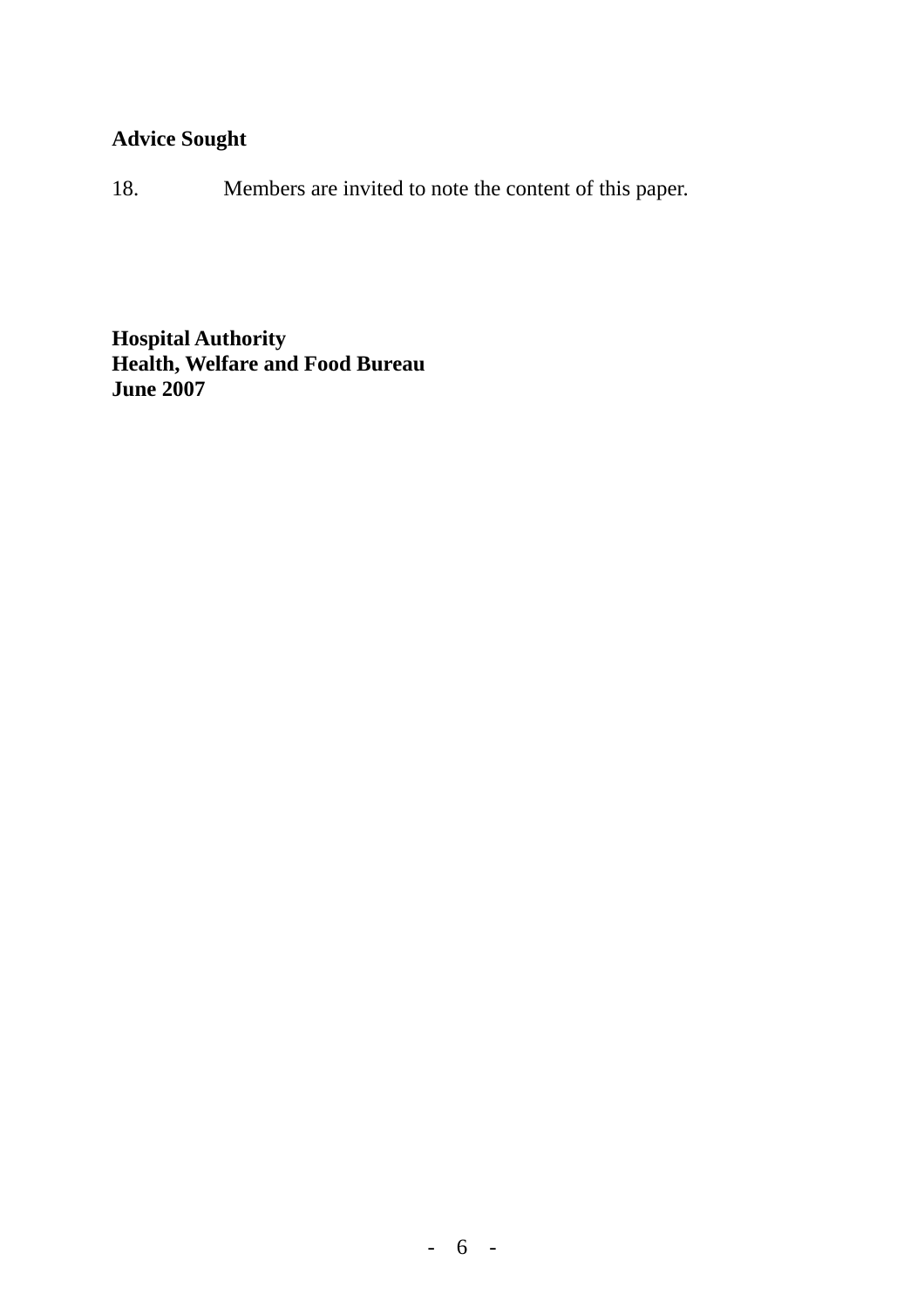## **Annex**

# **INVESTIGATION REPORT ON THE MIX-UP OF TWO BODIES AT THE MORTUARY OF PRINCE OF WALES HOSPITAL, SHATIN, N.T.**

Date: 5 May 2007

### **INVESTIGATION PANEL:**

**Chairman:** Dr. Siu Fai LUI, Service Director, Risk Management & Quality Assurance, New Territories East Cluster,

#### **Members:**

Dr NG Wing Fung, Co-chairman, Central Coordinating Committee, Pathology, Hospital Authority, and Chief of Service, Department of Pathology, Tseung Kwan O Hospital

Dr. Michael Wang Ming SUEN Cluster Coordinator, Pathology, New Territories East Cluster

Ms. Lucia LI Cluster General Manager (Administrative Services), New Territories East **Cluster**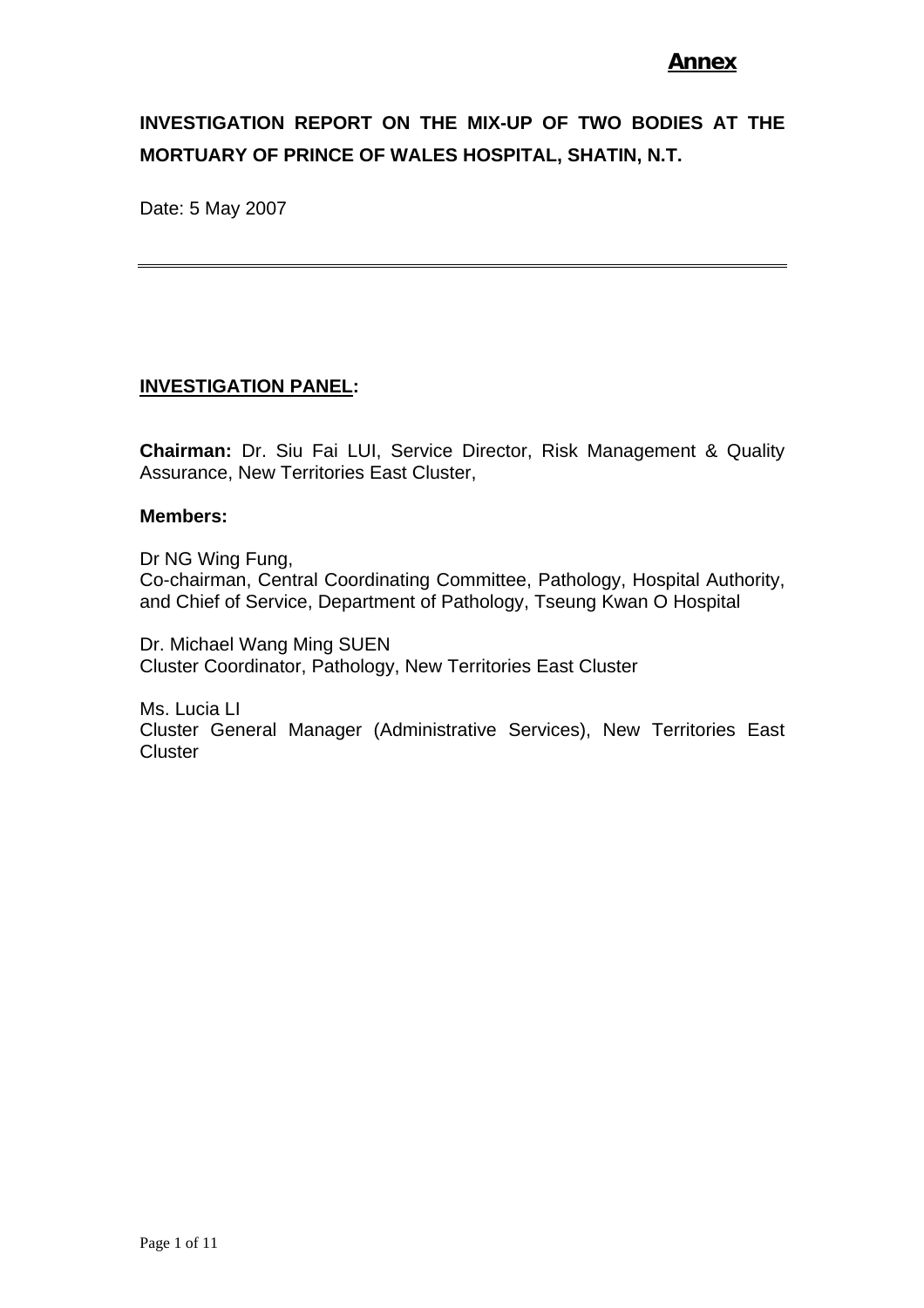## **TERMS OF REFERENCE:**

- 1. To investigate the incident.
- 2. To review the current procedures on the identification and release of dead bodies in order to prevent recurrence of similar incident and to identify areas for improvements.

## **CONTENTS**

- 1. Sequence of events
- 2. Findings
- 3. Conclusion
- 4. Recommendations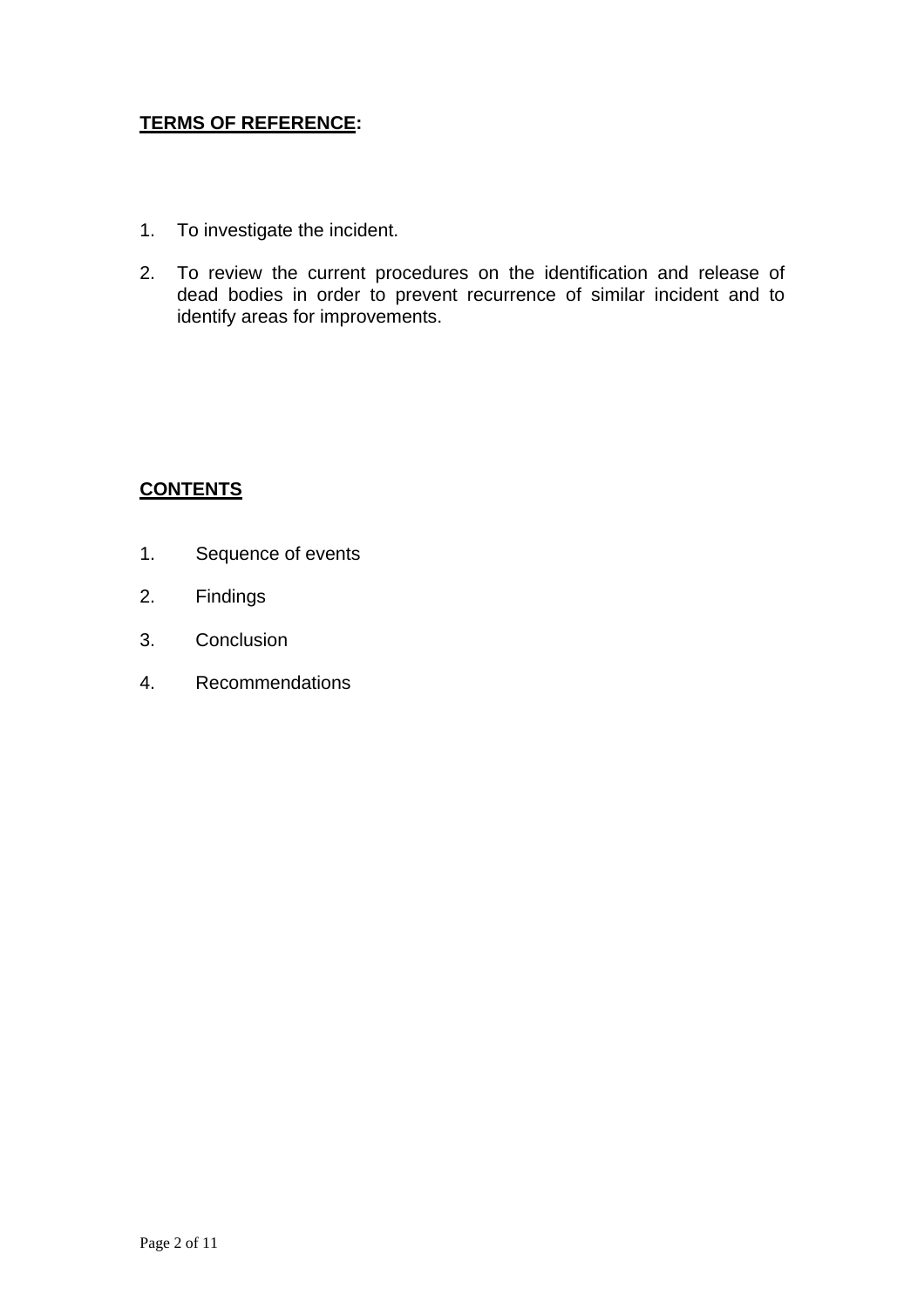### 1**. SEQUENCE OF EVENTS**

1.1 On 10 March 2007, the body of the late Patient A was received at the mortuary of the Prince of Wales Hospital from a medical ward and was stored in Compartment 27 where the body of Patient C was placed earlier. The body of Patient A was placed next to the body of Patient C. The body of Patient A had an identification wrist bracelet and two body Identification Labels (form no. HA234) with personal identification details (prepared by ward staff). Upon arrival at the mortuary, the name, identity document (ID) number of Patient A and the compartment number were entered in the Hospital Mortuary Register (form no. HA1568). Two blue identification name cards with the Chinese name and ID number of Patient A were created by mortuary staff and were placed in the card holder on the door of Compartment 27 and on the rail of the tray. The body of Patient C was taken away on 15 March 2007.

1.2 On 23 March 2007, the body of the Patient B was moved from a medical ward to the mortuary. It was stored in Compartment 27, sharing the same compartment with Patient A. Two blue identification name cards with the name and ID number of Patient B were created and were placed in the card holder on the door of Compartment 27 and on the rail of the tray.

1.3 On 29 March 2007, the wife of Patient A arrived to collect her husband's body. According to the Hospital Mortuary Register (form no. HA1568), the body was stored in Compartment 27. Mortuary Attendant X collected a body from Compartment 27. He went through an identification process and thought that he had ascertained the identity of the body as that of Patient A. The body was moved to the Viewing Room for identification by the family. The wife of Patient A positively identified that the body was that of her husband. The body was then released to the wife of Patient A.

1.4 On 11 April 2007, the staff of a funeral parlor arrived at the mortuary to collect the body of Patient B. According to the Hospital Mortuary Register (form no. HA1568), the body was stored in Compartment 27. However, the mortuary staff could not find the body of Patient B in Compartment 27 or any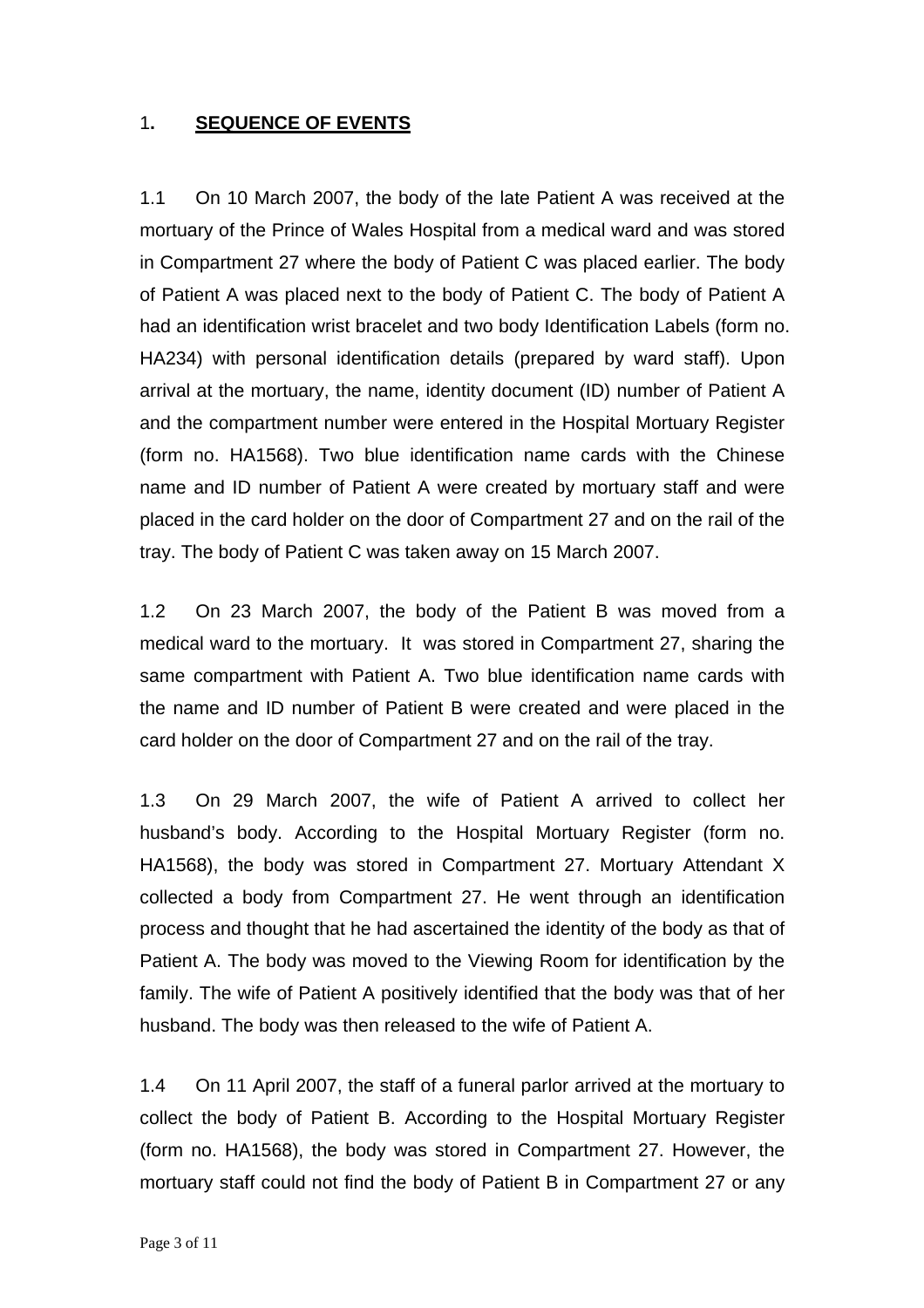other compartment. The body of Patient A was found in Compartment 27. It was likely that the body of Patient B had been erroneously released to the family of Patient A. The family of Patient B was immediately informed of the error when they arrived at the mortuary.

1.5 The Collection of Remains Notice (form no. PWH217) of Patient A was reviewed. The Identification Label (form no. HA234) of Patient B and the blue identification name card of Patient A were found being stapled together with the Collection of Remains Notice (form no. PWH217) of Patient A, thus it was almost certain that the body of Patient B might have been wrongly released to the wife of Patient A on 29 March 2007.

1.6 When the wife of Patient A was contacted by phone on the mix-up of the two bodies, she was adamant that she had positively identified her late husband on 29 March 2007. She eventually agreed to be accompanied to the hospital to view the body in Compartment 27 which had the wrist bracelet and Identification Label (form no. HA234) of Patient A. Despite careful viewing, she could not be certain that the body was that of her late husband. The Police was requested to conduct finger print study to confirm the identity of the body in Compartment 27.

1.7 The wife of Patient A released the ashes of the presumed Patient B to the Food and Environmental Hygiene Department on 13 April 2007. The ashes were subsequently collected by the family of Patient B.

1.8 On 16 April 2007, the Policy confirmed by finger print study that the identity of the body in Compartment 27 was indeed Patient A. The body of Patient A was then collected by his wife.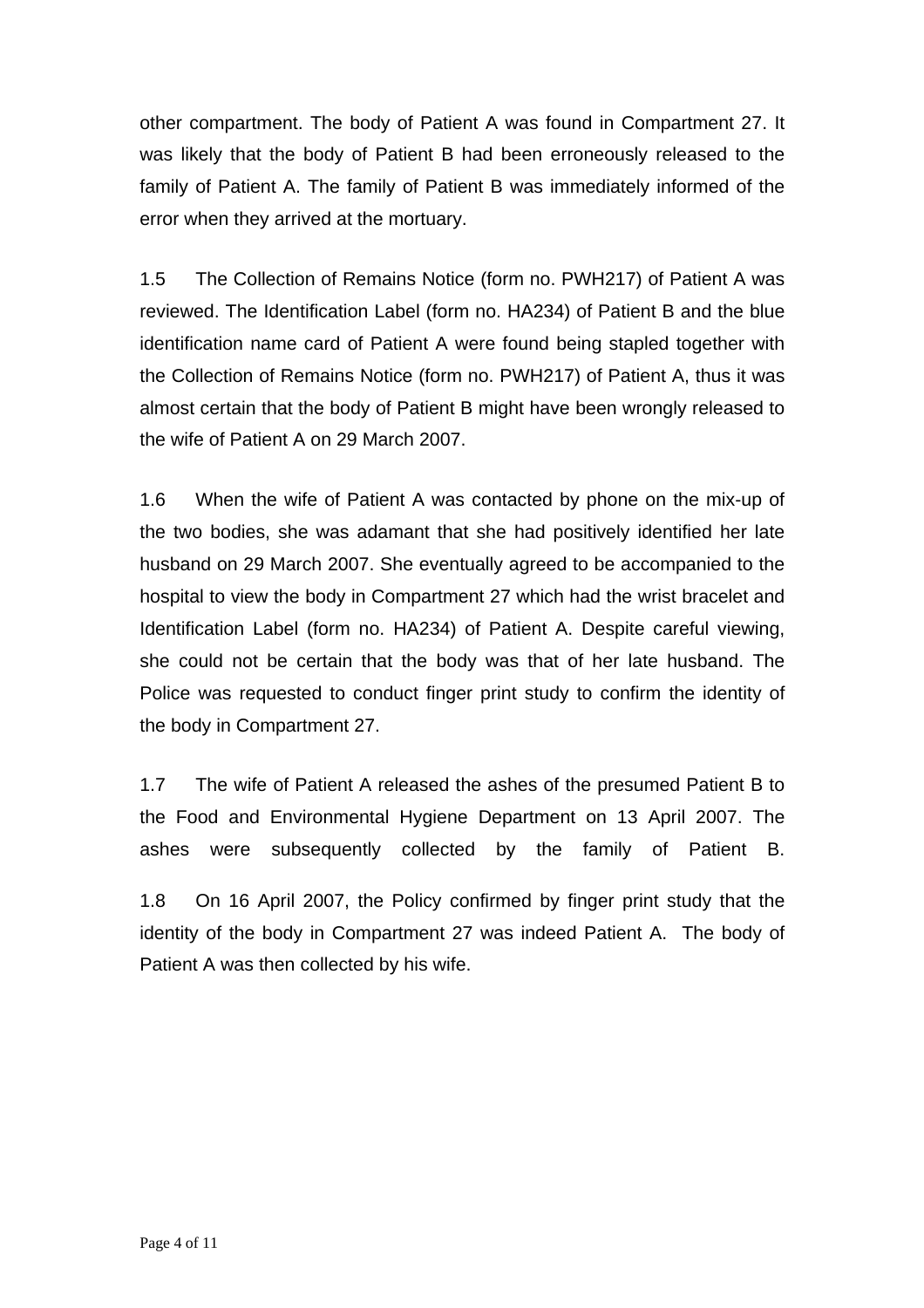## **2. FINDINGS**

Mortuary Attendant X admitted committing errors in the process of collecting the body from the storage compartment and releasing the body. The body of Patient B was released to the family of Patient A.

#### **2.1 The following errors were committed:**

2.1.1 He did not take the Collection of Remains Notice (form no. PWH217) for Patient A to the body storage area for body identification.

2.1.2 He had wrongly assumed that the two blue identification name cards which indicated only the location of storage compartment for bodies, served to indicate the position of bodies inside the compartment.

2.1.3 He did not comply with the guidelines to ascertain the identity of the body when collecting the body from Compartment 27. On that particular occasion, he did not take his reading glasses with him. He checked the information on the Identification Label (form no. HA234) without the reading glasses and perceived that the English name looked alike (the last English name was the same for both Patients A and B). He did not fully verify the identification of the body.

> *[The Investigation Panel requested Mortuary Attendant X to read the name (letters) and the ID number of an Identification Label (form no. HA234) without his reading glasses. He was unable to read the letters or ID number correctly.]*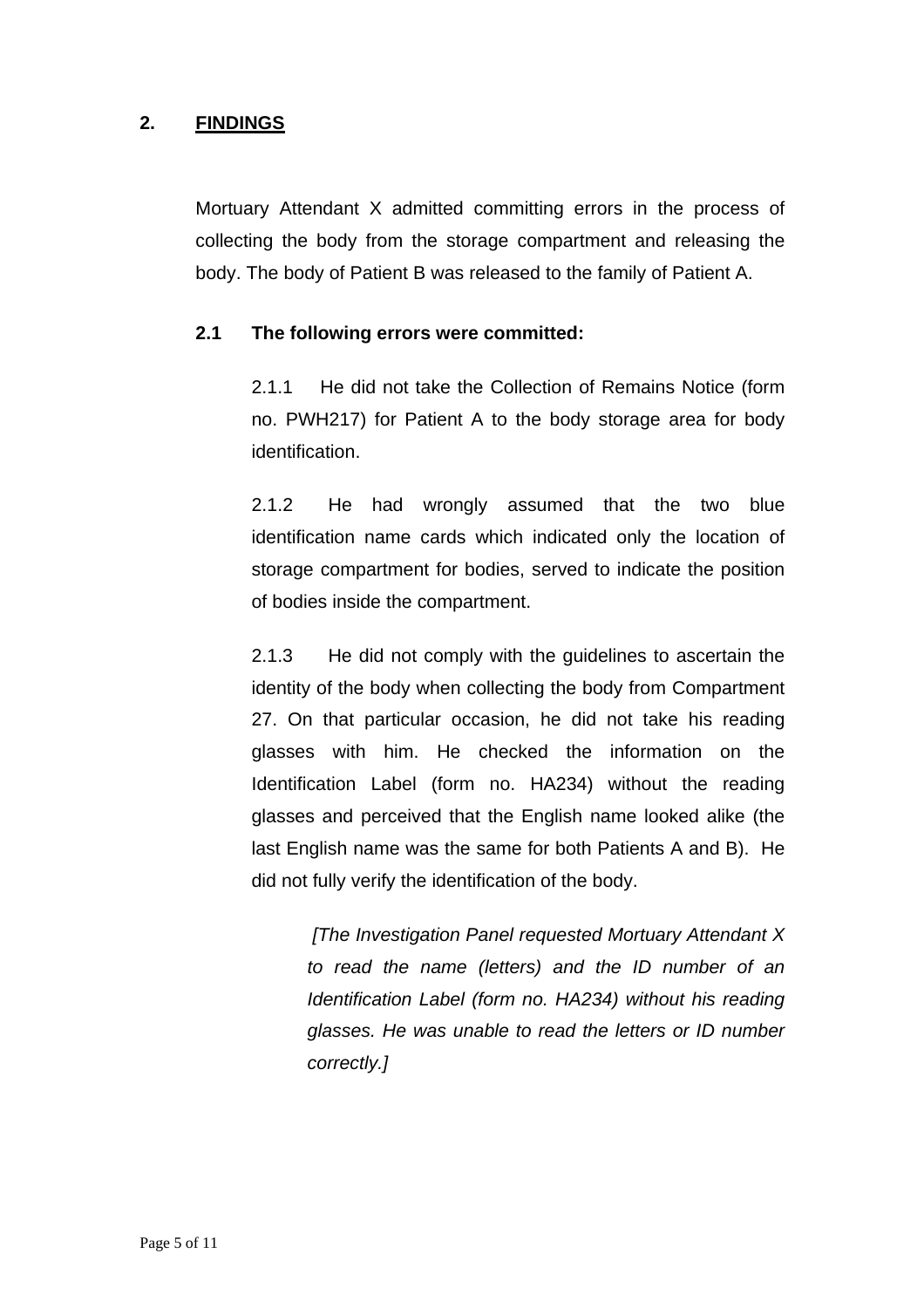2.1.4 He did not comply with the guidelines to check the identification from the wrist bracelet with the family / representatives before releasing the body. It was uncertain what steps he had taken at the time to check the identification of the body. He had not personally verified the information on the wrist bracelet (name and ID number) with the wife of Patient A.

## **2.2 Contributing factors:**

## **2.2.1 Two bodies sharing the same compartment**

Because of the prolonged stay of bodies at the mortuary (on average 15-17 days), the mortuary at PWH is always full. The average occupancy rate was 138%-152% during the first three months of 2007. Hence, it was necessary to place two bodies in one compartment.

The sharing of a compartment could be a contributing factor in the mix up of bodies, albeit strict and careful verification carried out according to the stipulated guidelines would have correctly identified each body.

#### **2.2.2 Similar appearance of the two bodies**

 Apparently the Patient A and Patient B were of similar facial appearance and some post-mortem changes could have taken place. Hence, unfortunately the wife of Patient A had mistakenly identified the body of patient B as that of her husband.

> *[According to the staff from the funeral parlor, there was a 80-90% resemblance of the facial features of Patient B with the photo of Patient A.]*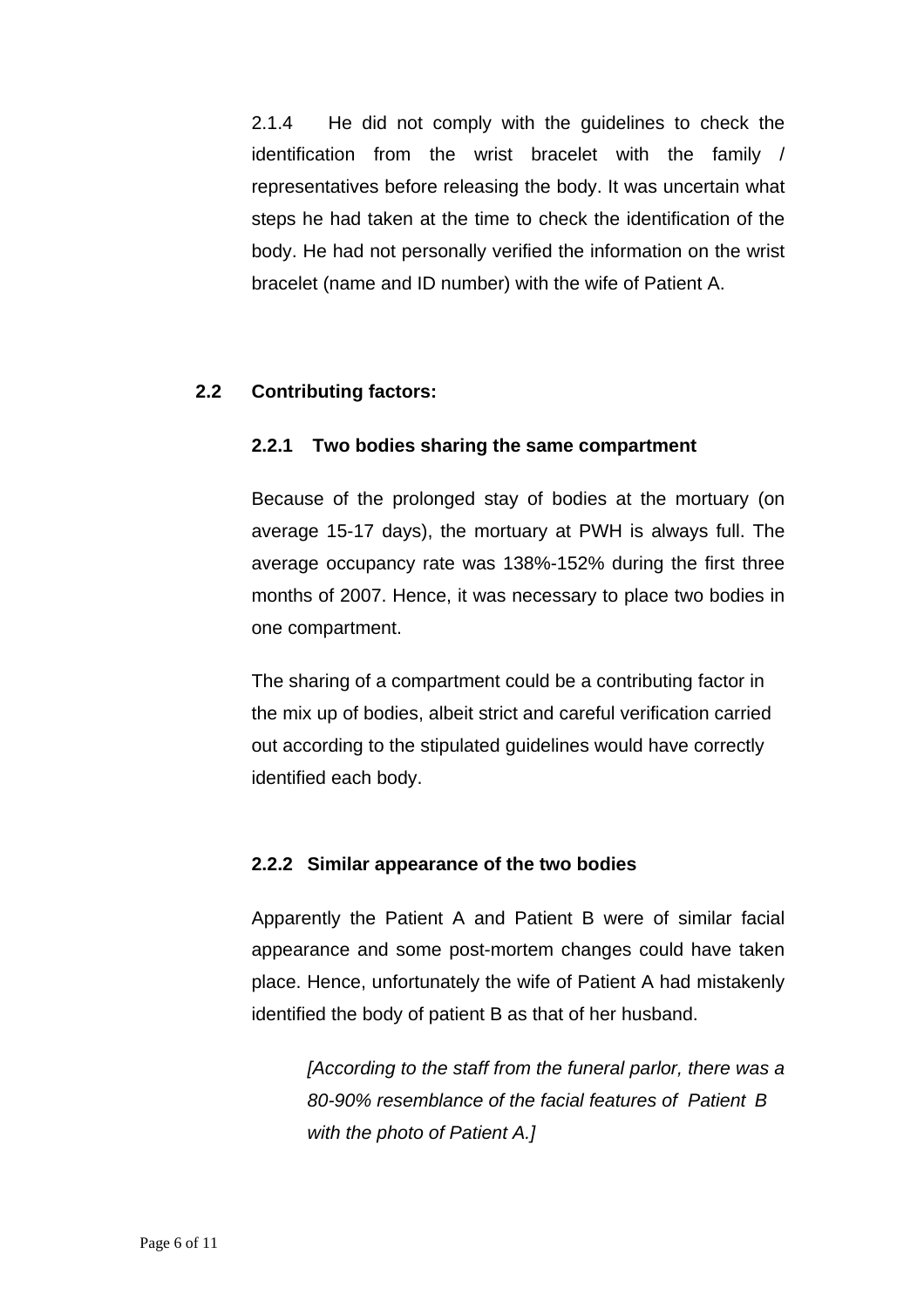# **2.2.3 Implementation of the revised guidelines issued by Hospital Authority in March 2006 after the Fu Shan incident at the Mortuary of Prince of Wales Hospital**

 2.2.3.1 In March 2006, the Mortuary Officer at PWH had briefed his staff on the revised guidelines issued by the Hospital Authority. The new guidelines were posted on the notice board.

 2.2.3.2 The Mortuary Unit had introduced additional measures including: (a) placing a blue identification name card of the body on the compartment door and on the rail of the tray to assist in locating the bodies, (b) keeping the Identification Label (form no. HA234) and the blue identification name card with the Collection of Remains Notice (form no. PWH217) for record.

 2.2.3.3 In March 2006, the Cluster Chief Executive of NTEC had instructed the Cluster Coordinator of Pathology to visit all the mortuaries in NTEC to review the existing practice and to remind all mortuary staff to comply with the revised guidelines.

 2.2.3.4 In October 2006, the Mortuary Unit was assessed by the Group Internal Audit (GIA) of the Hospital Authority.

#### **2.3 Observations of the Investigating Panel**

Although the above measures were introduced, the investigation panel has the following observations:

**2.3.1** Components of the guidelines were not stringently enforced nor consistently complied with on all occasions,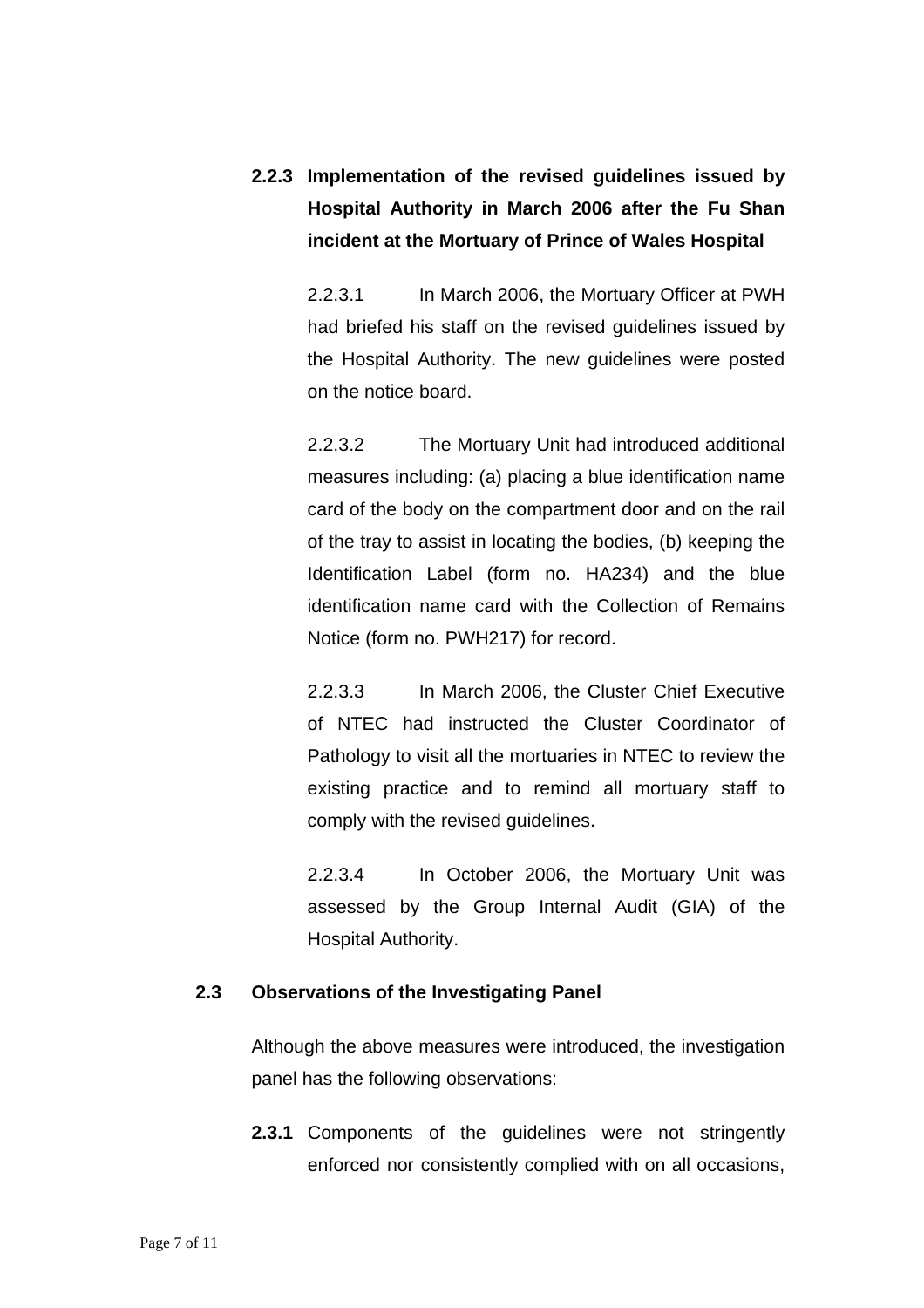eg taking the Collection of Remains Notice (form no. PWH217) to the storage room for identification of the body, ie checking the information on the wrist bracelet with the family and consistently checking the ID number on all occasions.

*[According to the Procedures on Body Collection and Identification, mortuary staff is to bring along the Collection of Remains Notice (form no. PWH217) to the storage room. The particulars stated in the Collection of Remains Notice (form no. PWH217) will be checked against the Identification Label / wrist bracelet of the deceased. Before releasing the body to the family, the Mortuary staff together with relatives / authorized representatives will check the particulars on the Identification Label / wrist bracelet of the deceased against the details on the Collection of Remains Notice.* 

- **2.3.2** The blue identification name card placed on the compartment door was introduced by the Mortuary Unit to assist in locating the bodies. There were no established guidelines or understanding regarding the relation between the position of the blue identification name cards on the compartment door and the position of the bodies inside the compartment. This could cause misunderstanding and error in locating the bodies in a compartment.
- **2.3.3** There was insufficient monitoring to see that staff strictly complied with the guidelines for correct identification of body.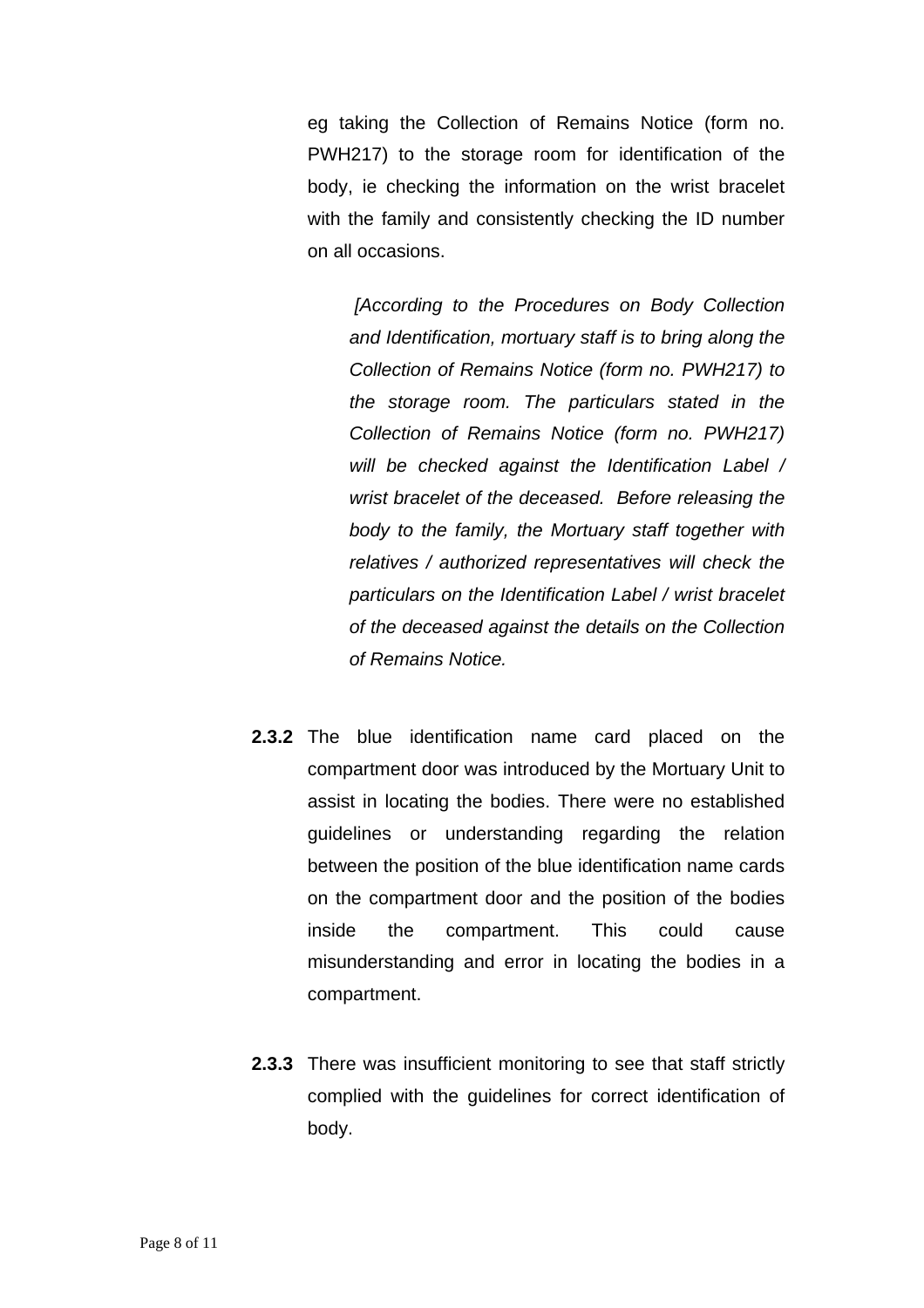## **3: CONCLUSION**

3.1 It is the opinion of the Investigation Panel that Mortuary Attendant X is responsible for the error of releasing the body of the late Patient B to the family of the late Patient A. The main reason is that he had not complied with the guidelines for the identification and release of body.

3.2 There are contributing factors for the incident including (a) overcrowding of the mortuary leading to double occupancy of a compartment, (b) some difficulty and an unfortunate error on the part of the relative in identifying the body of Patient A, and (c) although the revised guidelines were promulgated and additional measures were introduced by the Mortuary Unit at PWH, components of the guidelines were not stringently enforced nor consistently complied with on all occasions.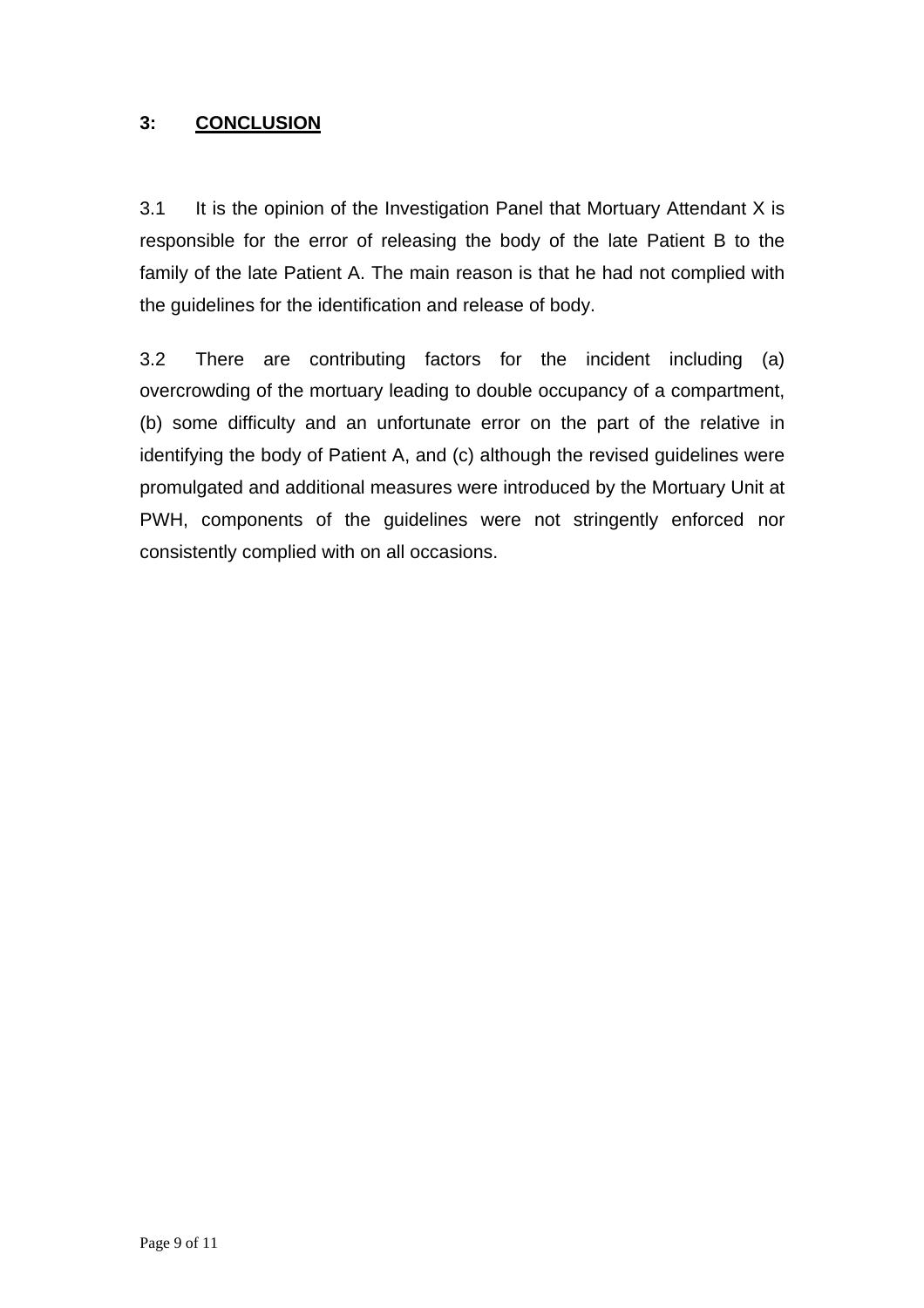## **4. RECOMMENDATIONS**

- 1. Clear and explicit instruction of the identification process -- the ID number and full name (Chinese and English) are the two identifiers which must be adopted on all occasions.
- 2. Clear documentation of the ward and mortuary procedures in the body identification process through the use of standardized forms. A final counterchecking process by another staff member should be conducted immediately before releasing the body to avoid human error. A copy of the proposed standard form for documentation of procedures is at Appendix.
- 3. Blue identification name cards which indicate the location of storage compartments for bodies should not be used as indicator of the position of bodies inside storage compartments.
- 4. To strengthen the training and supervision of mortuary staff and to ensure that mortuary staff fully comply with the guidelines on identification of body on all occasions through continuous reminding and random auditing.
- 5. Introduction of barcode scanning technology to make sure that the ID number on the identification wrist bracelet matches the ID number on the Collection of Remains Notice (form no. PWH217) issued to the relative for collecting the body.
- 6. Publicising the need for and if possible, ensuring early collection of the bodies by the relatives. Shortening cremation waiting time is essential for early collection.
- 7. Appropriate increase of the mortuary capacity.

-----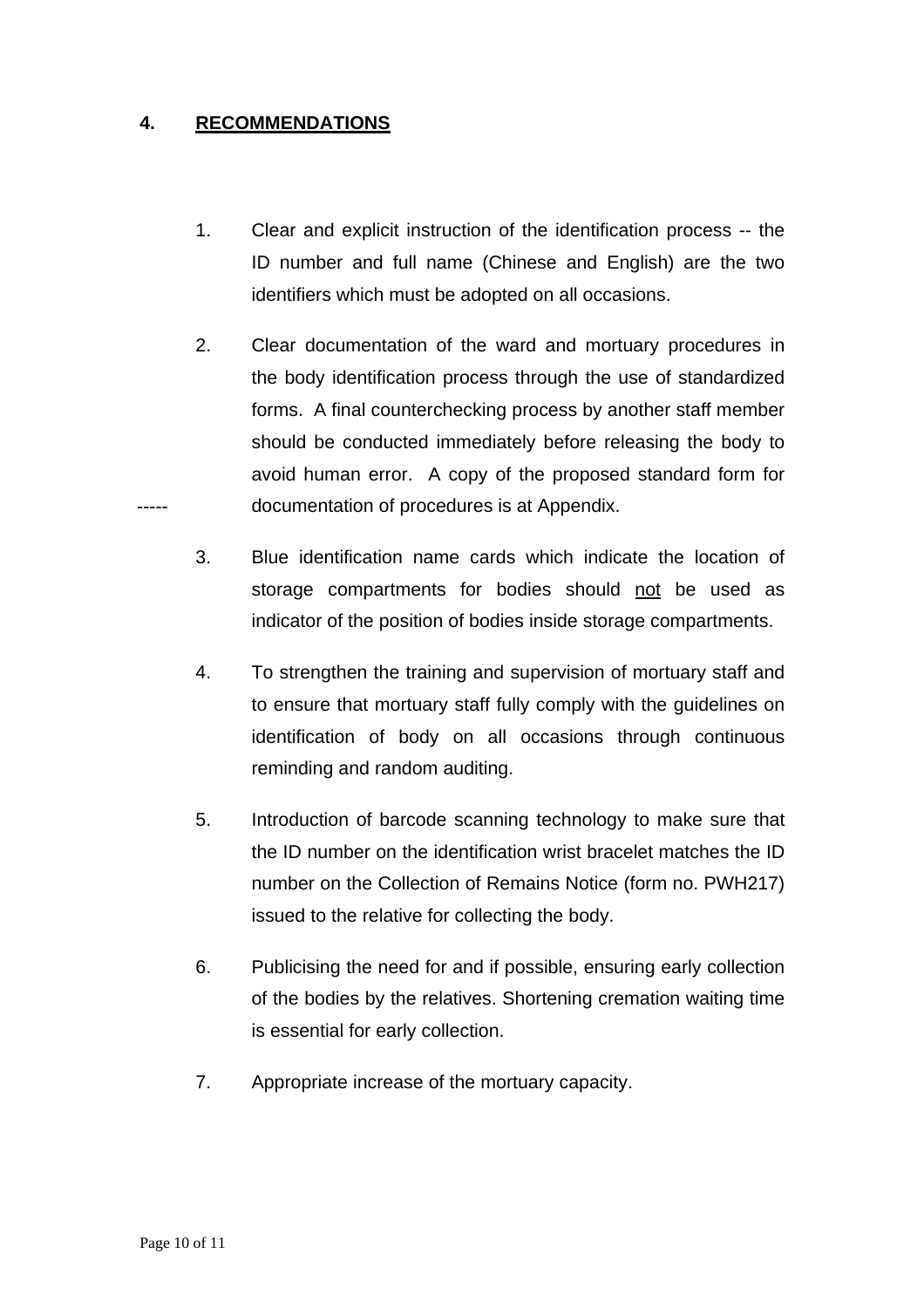**This report is prepared and endorsed by members of the Investigation Panel.** 

Date: 5 May 2007.

Chairman: Dr. Siu Fai LUI, Service Director, Risk Management & Quality Assurance, New Territories East Cluster,

mother Signature:

#### Members:

Dr NG Wing Fung, Co-chairman, Central Coordinating Committee, Pathology, Hospital Authority, and Chief of Service, Department of Pathology, Tseung Kwan O Hospital

Signature:

Dr. Michael Wang Ming SUEN Cluster Coordinator, Pathology, New Territories East Cluster

Signature:

Ms. Lucia Li Cluster General Manager (Administrative Services), New Territories East Cluster

 $\rightarrow$ Signature: